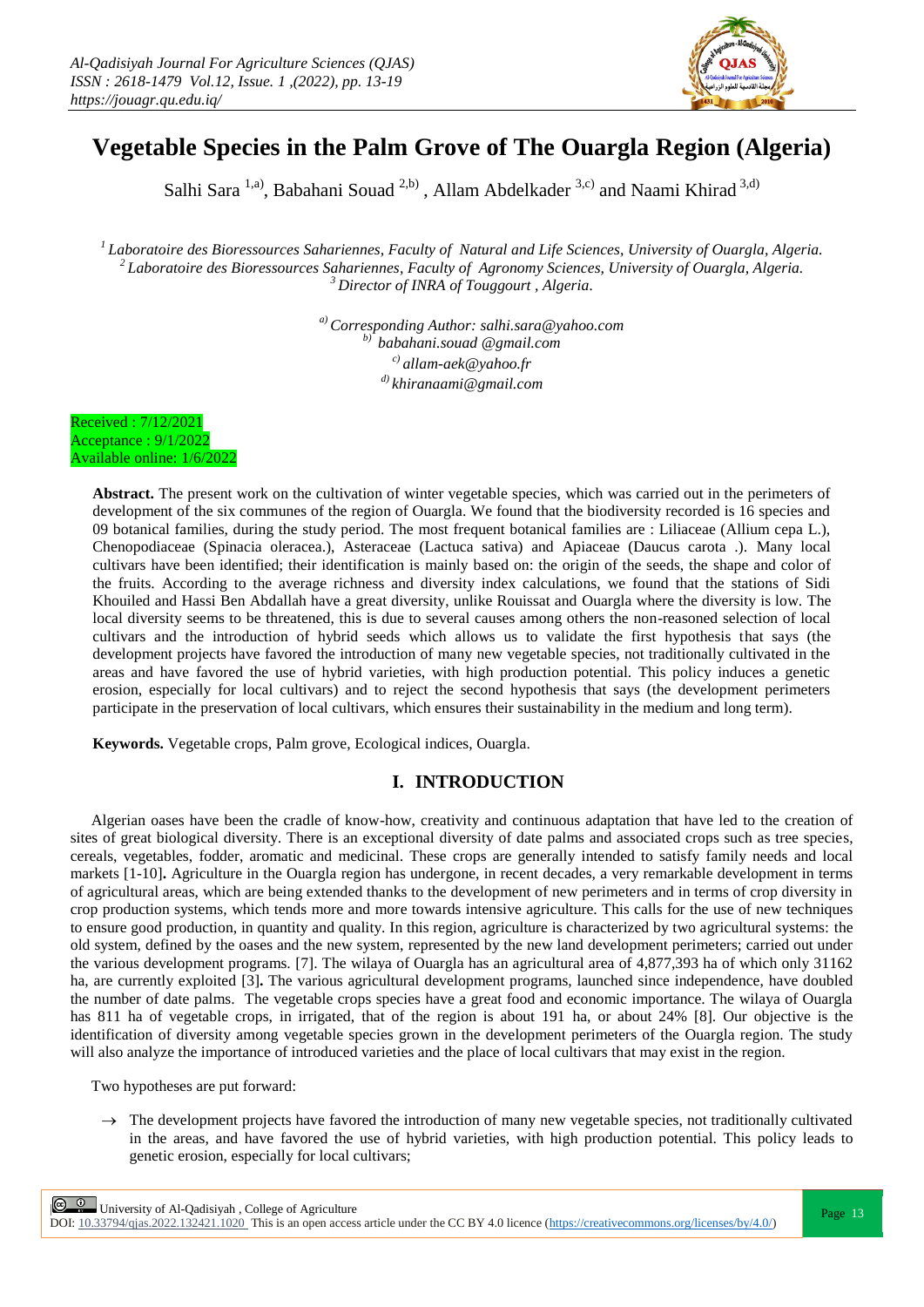

 $\rightarrow$  The development perimeters participate in the preservation of local cultivars, which ensures their medium- and long-term sustainability.

# **II. MATERIALS AND METHODS**

#### **Choice of Study Stations**

To study the biodiversity of vegetable species in the region of Ouargla, we based ourselves on the statistics of the Direction of agricultural Services [7] to choose the study sites. We were interested in stations with high and low potential for vegetable crops. Our surveys were carried out in six large market gardening stations in the region of Ouargla, namely: daïra of Ouargla (municipality of Ouargla and municipality of Rouissat), daïra of N'goussa (municipality of N'goussa) and daïra of Sidi Khouiled (municipality of Sidi Khouiled, municipality of Ain Beida and municipality of Hassi Ben Abdallah). The size of the majority of farms surveyed is medium (1ha-3ha).

# **Sampling Method**

Sampling consists of selecting elements in order to obtain objective information with a measurable precision on the whole**.** [9]. According to GOUNOT (1969), subjective sampling is the simplest and most intuitive form. The principle consists in choosing, as samples, areas that seem particularly homogeneous and representative of the plots [9]. For our study, we chose 10 farms in each station. In each of them, we carried out 03 surveys. The choice of these surveys was based on the diversity of species, the sampled surface is 100 m².



**FIGURE 1.** Distribution of statements at the farm.

# **Exploitation of the Results by Ecological Indices**

To express the results of our study, we used ecological indices: Total richness (S), Shannon-Weaver diversity index and equi-repartition index.

# **III. RESULTS AND DISCUSSION**

#### **Percentage of Occupation of the Market Garden Species in the Region of Ouargla**

In order to have an idea on the distribution of market garden species in the region of Ouargla and their importance, we were interested in the analysis of statistical data collected at the level of the Directorate of Agricultural Services of the wilaya (DSA), during 10 years (2006 - 2015) [7]. The diversity of species in the 06 communes seems to be different. The most diverse are: N'goussa, Hassi Ben Abdallah and Sidi Khouiled. The commune of Ouargla has relatively low percentages of occupation compared to the other communes (Figure 2)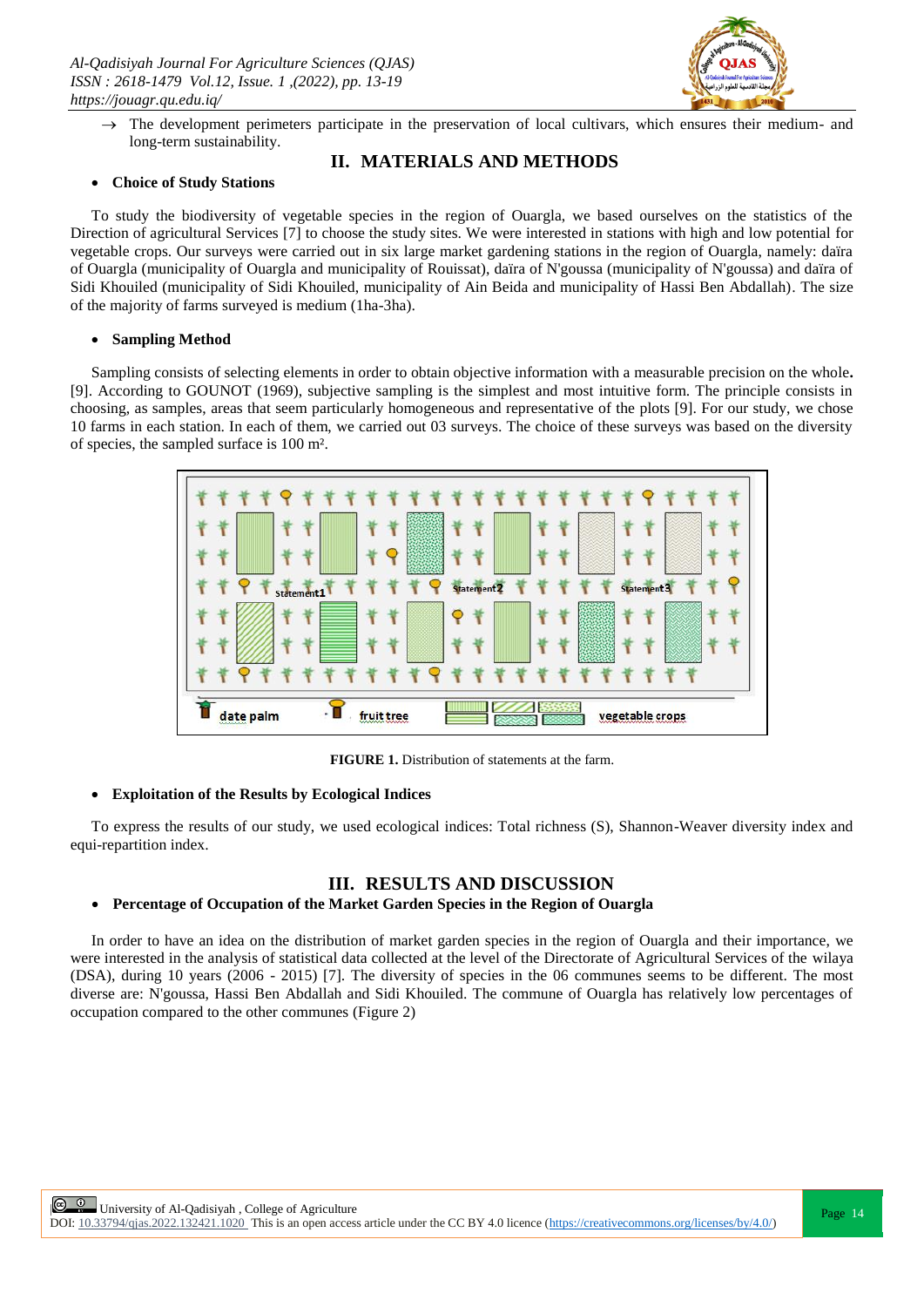



**FIGURE 2.** Percentage of occupation of vegetable crops species in the region of Ouargla [7].

# **Use of the Indices Applied to Market Garden Species**

# **Total Richness**

Hassi Ben Abdallah is an area, very well known in Ouargla, by its cultivation of market garden species [4]; since the creation of the perimeter in 1969. The presence of an ITDAS station, whose first shift is market gardening, is a testimony to this. On visualizing figure 03 the total richness in the station of N'goussa is of 11, the station of Ain Bieda, the total richness is of 12 species, for the station of Rouissat, the total richness is of 08 species, in the station of Ouargla, the total richness is of 08 species. This variation in richness values is related to many factors: farm size, irrigation, level of education of farmers and the availability and quality of labor. The communes of Sidi Khouiled, Hassi Ben Abdallah and N'goussa appear to have significant wealth. Indeed, these are areas with agricultural vacation. The ecological conditions are very favorable (especially the availability and good quality of irrigation water) to the installation of crops. The submersion irrigation system (by seguia) is used mainly for species cultivated in the open field (onion, carrot, spinach, ...); whereas drip irrigation is used for crops under cover (tomato, pepper, ...).



**FIGURE 3.** Total richness of the studied stations.

The results of the survey on vegetable crops grown in the Ouargla region (for the six stations) are presented in Table 01.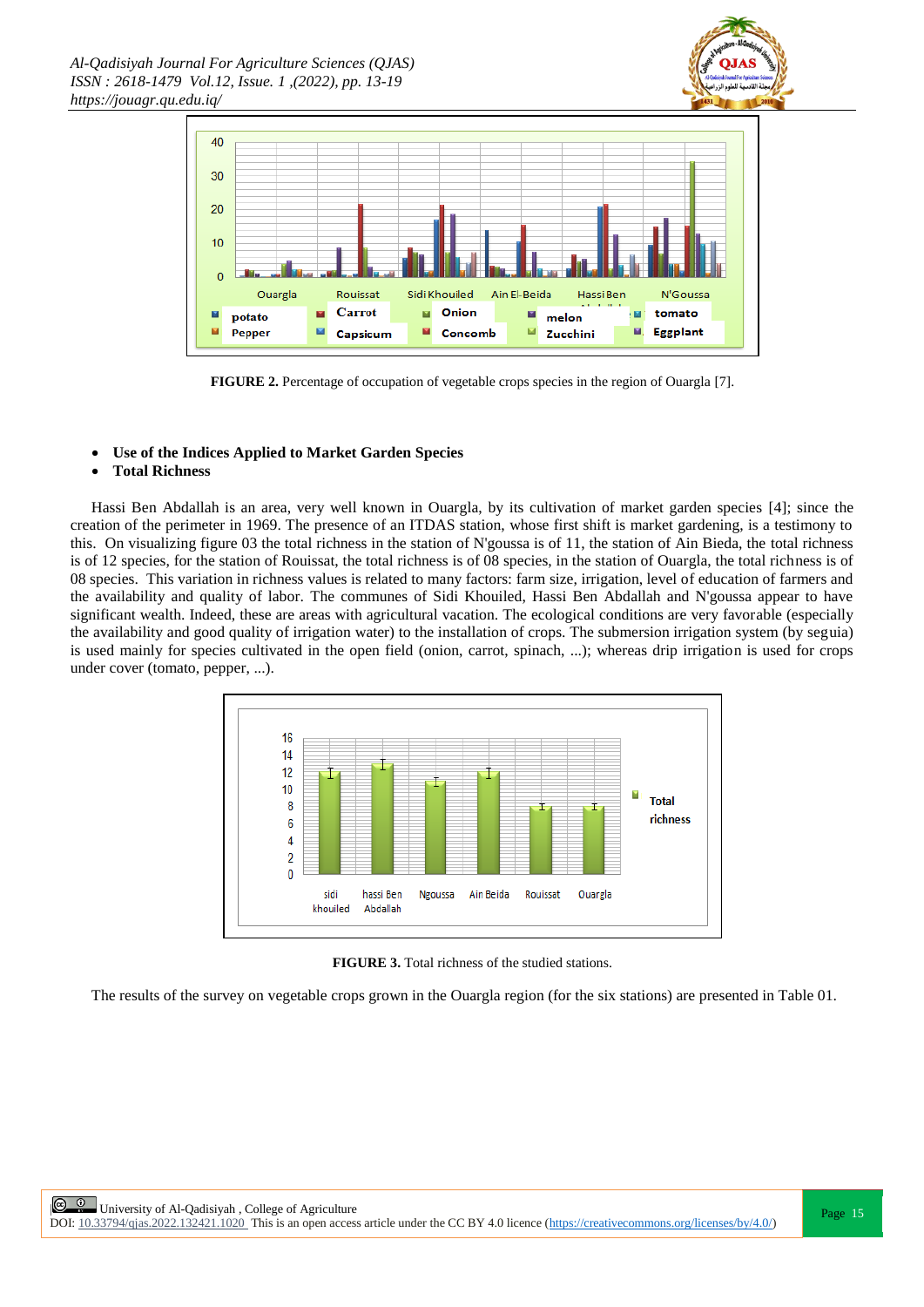

| Family              | <b>Scientific name</b>     | Name vernacular Name Arabic Name Local |         |          |
|---------------------|----------------------------|----------------------------------------|---------|----------|
| Chenopodiaceae      | Spinacia oleracea L.       | Spinach                                | سبانخ   | سلق      |
|                     | Beta vulgaris L.           | <b>Beet</b>                            | شمندر   | بيطراف   |
| Liliaceae           | Allium cepa L.             | Onion                                  | ىصل     | بصل      |
|                     | Allium sativum L.          | Garlic                                 | ثوم     | ثوم      |
| Solanaceae          | Capsicum annuum L.         | Pepper                                 | فلفل    | فلفل     |
|                     | Lycopersicum esculentum L. | Tomato                                 | طماطم   | طماطم    |
|                     | Solanum tuberosum L.       | Potato                                 | ىطاطس   | ىطاطا    |
|                     | Solanum melongena L.       | Eggplant                               | باذنجان | دنجال    |
| <b>Brassicaceae</b> | Brassica rapa L.           | Turnip                                 | لفث     | خردل     |
|                     | Raphanus SativusL.         | Radish                                 | فجل     | راضى     |
| Cucurbits           | Cucurbita pepo L.          | Zucchini                               | كو سة   | جر يو ات |
| Fabaceae            | Vicia faba L.              | Fava                                   | فول     | فول      |
|                     | Pisum sativum              | Peas                                   | بازلاء  | جلبانة   |
| Portulacaceae       | Portulaca oleracea L.      | Purslane                               | الر جلة | بندر اق  |
| Apiaceae            | Daucus carota L.           | Carrot                                 | جزر     | سنار بة  |
| Asteraceae          | Lactuca sativa L.          | Lettuce                                | الخس    | سلاطة    |
|                     |                            |                                        |         |          |

**TABLE 1.** Main vegetable species cultivated in the Ouargla region.

Overall, the inventories of species found in the region of Ouargla seem to be the same identified by [1], this can be explained by the similarities in the dietary habits of the Saharan populations and where vegetables have a capital importance. Culinary preparations between the two regions are more or less similar.

Most cultivated species do not have well-defined varieties or cultivars. The seeds used are often from a mixture of populations, grown locally and selected more or less empirically by the farmers. These populations are inherited from generation to generation. In any case, local names are often given to certain cultivars of species in order to express one or more characteristics of the plants such as: the origin of the seeds, the shape of the leaves, the color of the fruits. For this purpose, farmers give names to different populations based on (4) criteria:

 $\rightarrow$  According to the origin of the seeds; to distinguish between species of local or introduced origin. In this case, two classes of populations emerge either:

"Beldi or Arbi", from the Arabic meaning, which means local origin, as the spinach Beldi, found in all stations and the carrot Beldi, also found in all localities, except Ain Beida.

"Frensice", from the Tel meaning, which means origin from the North of the country or introduced from other countries; like the Frensice spinach (Scotola variety from Caste) and the Frensice carrot (super muskade).

 $\rightarrow$  According to the size of the fruit; case of the pepper; which is distinguished by two populations:

"Tunsie", which means small-sized pepper

"Arbi", which means large pepper.

The hybrid variety of pepper is: Goat horn. It is used in Ain Beida and Sid Khouiled.

 $\rightarrow$  According to the shape of the fruits; case of the tomato which is distinguished by:

"Nedjma" which means tomato with fruits in the shape of a star.

"Elkesse" which means tomato with fruits of cup.

"Sghira" which means tomato with small fruits.

The hybrid tomato varieties used are Petra, Sereina and Rio Grande. They are used in Hassi Ben Abdallah and Ain Beida.

 $\rightarrow$  According to the color of the fruits, the case of the potato and the onion which are characterized by :

DOI:  $10.33794$ /qjas.2022.132421.1020 This is an open access article under the CC BY 4.0 licence (https://creativecommons.org/licenses/by/4.0/)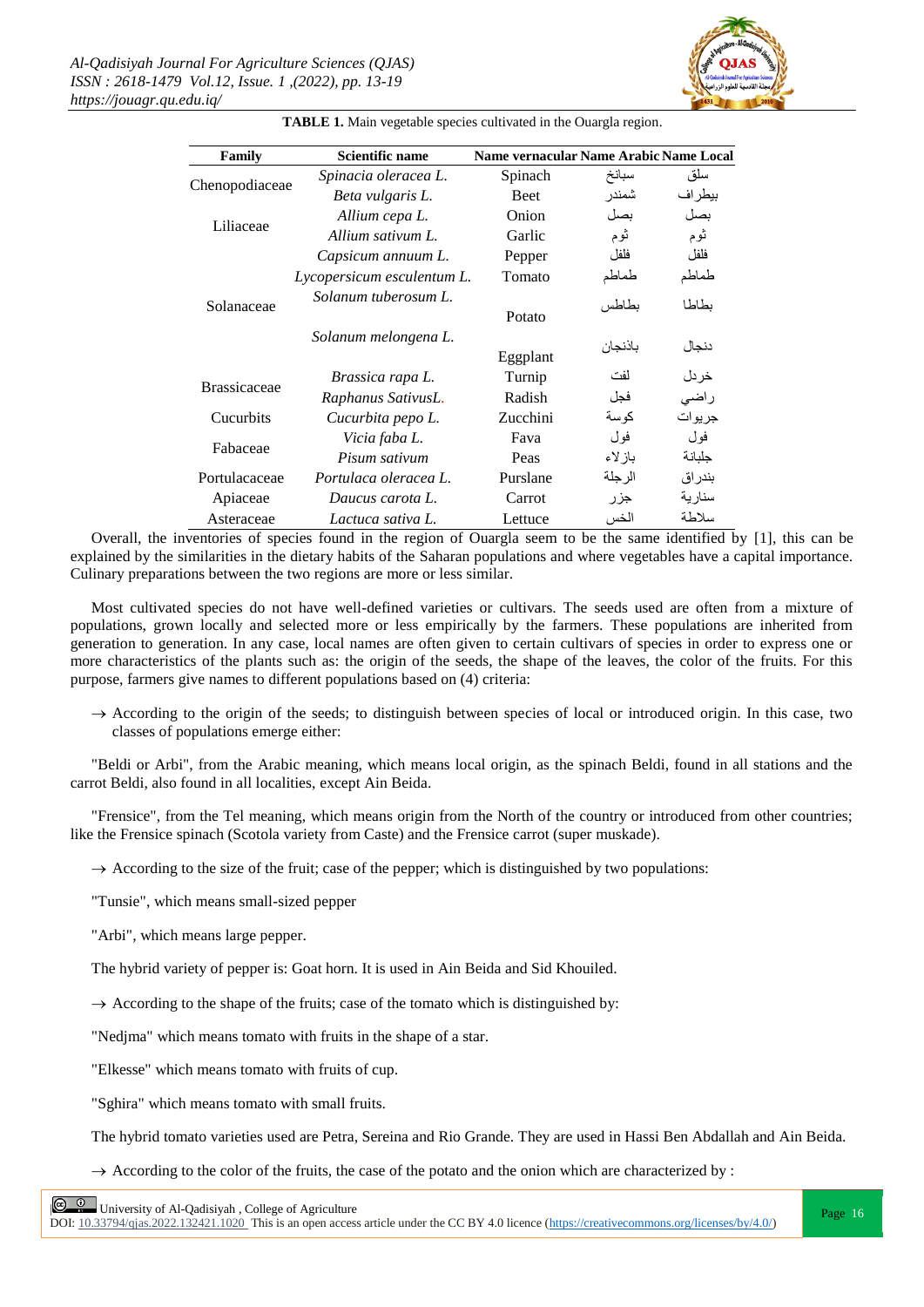

"Hamra" which means the onion and the potato with red color.

"Baidha" which means onion and potato with yellow color.

The varieties of potatoes, white and red are imported. They are respectively the varieties Spunta (white); Kandor and Bentina (red).

In upper Oued Righ reports that farmers in the Touggourt region also give names to local cultivars of market garden species. The same criteria and modalities were reported (origin, shape and color). [1]



**FIGURE 4.** Shannon Weaver index of the studied stations.

The maximum average value was recorded in the station of Hassi Ben Abdallah, with 0.63. And the value of H' in the 10 farms is between 0.22 and 0.94. In N'Goussa, the average Shannon Weaver index is 0.59, those of the 10 farms vary between 0.23 and 0.78. N'Goussa could be ranked second after Hassi Ben Abdallah, although the differences are not significant. Sidi Khouiled and Ain Beida have the same index, with 0.58. The value of H' varies from 0.11 to 0.88. The commune of Ouargla has an index of 0.42, the value of H' varies from 0.22 to 0.55. In Rouissat, the Shannon Weaver index is only 0.41. The H' value varies in the farms, from 0.21 to 0.58 (Figure 4).

The values of H' obtained tend towards 0, this expresses a very low diversity (close to 0.4) [11]**.** This classification is used for floristic and faunistic biodiversity.

# **Use of the Equirepartition Index**

The degree of diversity reached in relation to the theoretical maximum was calculated using the equirepartition index [2]**.** The results are shown in Table 02.

| <b>Stations</b> | Sidi Khouiled | Hassi Ben Abdallah Ngoussa Ain Beida Rouissat Ouargla |      |      |      |      |
|-----------------|---------------|-------------------------------------------------------|------|------|------|------|
|                 |               |                                                       |      |      |      |      |
| H'max (bits)    | 3.6           | 3.16                                                  | 3.31 | 3.61 | 2.4  |      |
|                 | 0.16          | 0.16                                                  | 0.18 | 0.16 | 0.17 | 0.17 |

**TABLE 2.** Equirepartition indices of the studied stations.

The equitability indices obtained vary from 0.18, in N'goussa station to 0.16 in Ain Beida, Hassi Ben Abdallah and Sidi Khouiled stations. No value is close to 1, which shows that the equitability is low at all stations studied. The equitability index tends towards 0 because most of the farms are based on the cultivation of one or two main species, the others are considered as secondary or even sometimes marginal species.

# **Problems Encountered and Prospects**

The surveys carried out in the Ouargla region revealed several problems, the most widespread at the level of farms are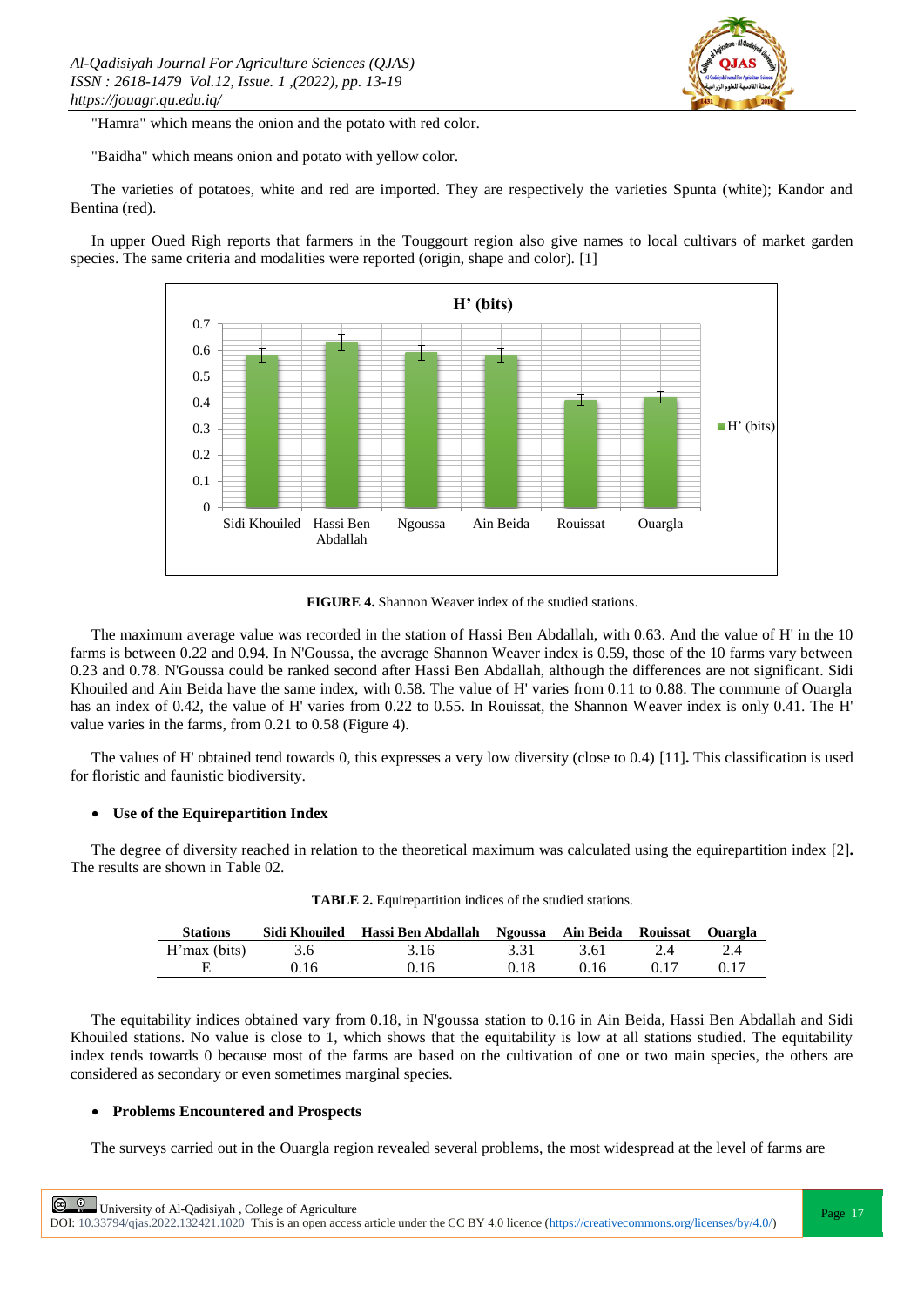

- The water deficit among several farmers surveyed;
- The high cost of electricity and power cuts;
- The high cost of inputs, such as plant protection products;
- The invasion of weeds, especially phragmites and chient dent
- The invasion of weeds, especially phragmites and chient dent;
- The lack of qualified manpower;
- The high cost of seeds;
- The lack of mechanization;
- The problem of salinity;
- The lack of financial means

As perspectives, farmers do not seem to have a strategy for the preservation of biodiversity or its development. The choice of species and even varieties is dictated by market demand.

Raising farmers' awareness of the need to preserve local cultivars (in situ conservation) is essential. There are also opportunities to exchange plant material between localities in order to encourage a reasoned selection of local cultivars. It is true that the use of hybrid seeds cannot be stopped, but in the long and medium term, a strategy must be devised to manage seed introductions. The ITDAS station in Hassi Ben Abdallah is well suited to manage these introductions and assist farmers in choosing their seeds.

#### **CONCLUSION**

The agriculture of the 21st century must find a compromise between productivity and sustainability. Specific diversity is the most important: nature abhors homogeneity, and there are almost no mono-specific ecosystems on the globe, except in some extreme desert conditions. The first consequence of this species diversity is spatial heterogeneity, which translates into a great wealth of interfaces between species [6]. At the end of our work on the biodiversity of winter vegetable species, which was carried out in the development perimeters of the six communes of the Ouargla region, we found that the biodiversity recorded is 16 species and 09 botanical families, Numerous local cultivars have been identified; their identification is done mainly according to: the origin of the seeds, the shape and the color of the fruits.

The average richness and diversity indices of Shannon Weaver and equitability showed that the stations of Sidi khouiled and Hassi Ben Abdallah represent the most important diversity; those of Rouissat and Ouargla, with a diversity which seems to be weak. According to the interview established with farmers, the lack of certain species in the study area may be due to two reasons: either to a poor adaptation to the edapho-climatic conditions of the region, including temperature, salinity of water and soil, water insufficiency (case of Sidi Khouiled) on the one hand; and / or or disinterest of farmers to certain species in relation to the main crop which is the date palm and market demand.

# **REFERENCES**

- [1] ALLAM A., 2015- Etude de la diversité biologique des plants cultivées des palmeraiers de la région du haut oued Righ, PhD thesis, university of Ouargla, pp: 36-40
- [2] BARBAULT R., 1981- Ecologie des populations et des peuplements des théories aux faits. Ed. Masson, Paris, 200p.
- [3] BEN CHEIKH A and BOUSMAHA N., 2016- Agrarian diagnosis of the ancient perimeter of Hassi Ben Abdallah and possibilities of improvement 3P
- [4] BOUAMMAR B., 2010- Le développement agricole dans les régions sahariennes -étude de cas de la région de Ouargla et de la région de Biskra, thèse de doctorat, université de Ouargla, pp: 34.
- [5] BOUZAHER A., 1990. Technical note: Creation of oases in Algeria. Revue Options méditerranéennes, CIHEAM, Série A, N° 11, pp 325-328.
- [6] CHRISTIAN DUPRAZ, 2006. Between agronomy and ecology: towards the management of cultivated ecosystems. INRA, Unité SYSTEM (Systèmes de Culture Tropicaux et Méditerranéens). 73-89p
- [7] DIRECTION DES SERVICES AGRICOLES DE LA WILAYA DE OUARGLA (DSA), 2016- agricultural statistics service.
- [8] DIRECTION DES SERVICES AGRICOLES DE LA WILAYA DE OUARGLA (DSA), 2015- agricultural statistics service.
- [9] GOUNOT M., 1969- Methods of quantitative study of vegetation. Ed: MASSON et Cie, PARIS. 310 p.

 $\boxed{\odot}$   $\odot$  University of Al-Qadisiyah, College of Agriculture<br>  $\boxed{\qquad}$  Page 18

DOI:  $10.33794$ /qjas.2022.132421.1020 This is an open access article under the CC BY 4.0 licence (https://creativecommons.org/licenses/by/4.0/)